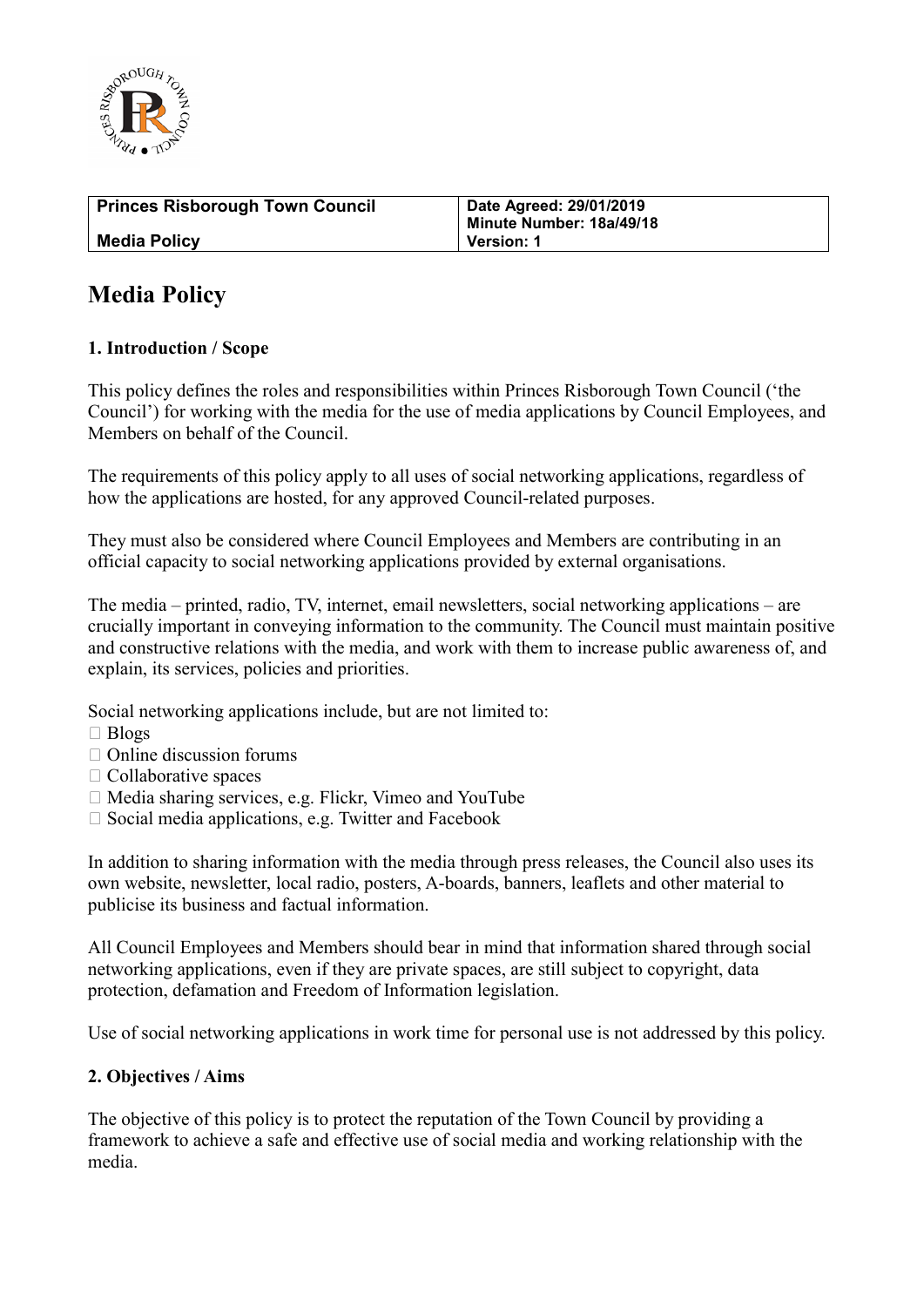

The Council is accountable to the local community for its actions and this can only be achieved through effective two-way communication. Local accountability relies upon a genuine understanding of the policies and services that the Council provides.

The media themselves have a vital role to play on behalf of the local community in holding the Council to account for its policies and actions. It is important that they have access to Council Employees and Members and to background information to assist them in this role. To balance this, the Council will defend itself from any unfounded criticism and will ensure that the public are properly informed of all the relevant facts using other channels of communication if necessary.

To summarise, the key aims of this policy are to utilise media to:

 $\Box$  Build a relationship of trust and mutual understanding between the Council and the local community;

 $\Box$  Promote and develop the Council's services and achievements through a variety of media as outlined in Section 1 of this policy;

 $\Box$  Invigorate local democracy by promoting alternative channels for communicating to, and engaging with, the public;

 $\Box$  Provide professional, informative and factually correct content which is relevant to the local community;

# **3. Enforcement / Legal Framework**

# **3.0 Misconduct**

Any breach of the guidelines could result in the application or offending content being removed in accordance with the Council's complaints procedure. Any communications or content published that causes damage to the Town Council, any of its employees, members reputation or third party's reputation may amount to misconduct or gross misconduct to which the Council's dismissal policy and code of conduct policy applies.

# **3.1 Code of Conduct**

The Council has adopted the statutory Codes of Conduct for Council Employees and Members and all contacts via social media should be conducted on this basis. In particular, Council Employees and Members should always have due regard for the long-term reputation of the Council in all their dealings. What is unacceptable offline is unacceptable online. Members of the public, Council Employees and Members may make a complaint about an Council Employee or Member subject to the councils dismissal policy or the Code of Conduct.

# **3.2 Libel and Defamation Act**

If a Council Employee or Member publishes an untrue statement about a person which causes "serious harm" to their reputation, they may take legal action against the Council Employee or Member for defamation. This also applies if a Council Employee or Member allows someone to publish something libellous on a website or social networking application (this includes sharing or 'retweeting') but does not take prompt action to remove it. A successful claim may result in an award of damages. The Defamation Act 2013 states that councils must not participate in the publication of defamatory material. A defamatory statement is one "which tends to lower a person in the estimation of right thinking members of society generally or to cause him/her to be shunned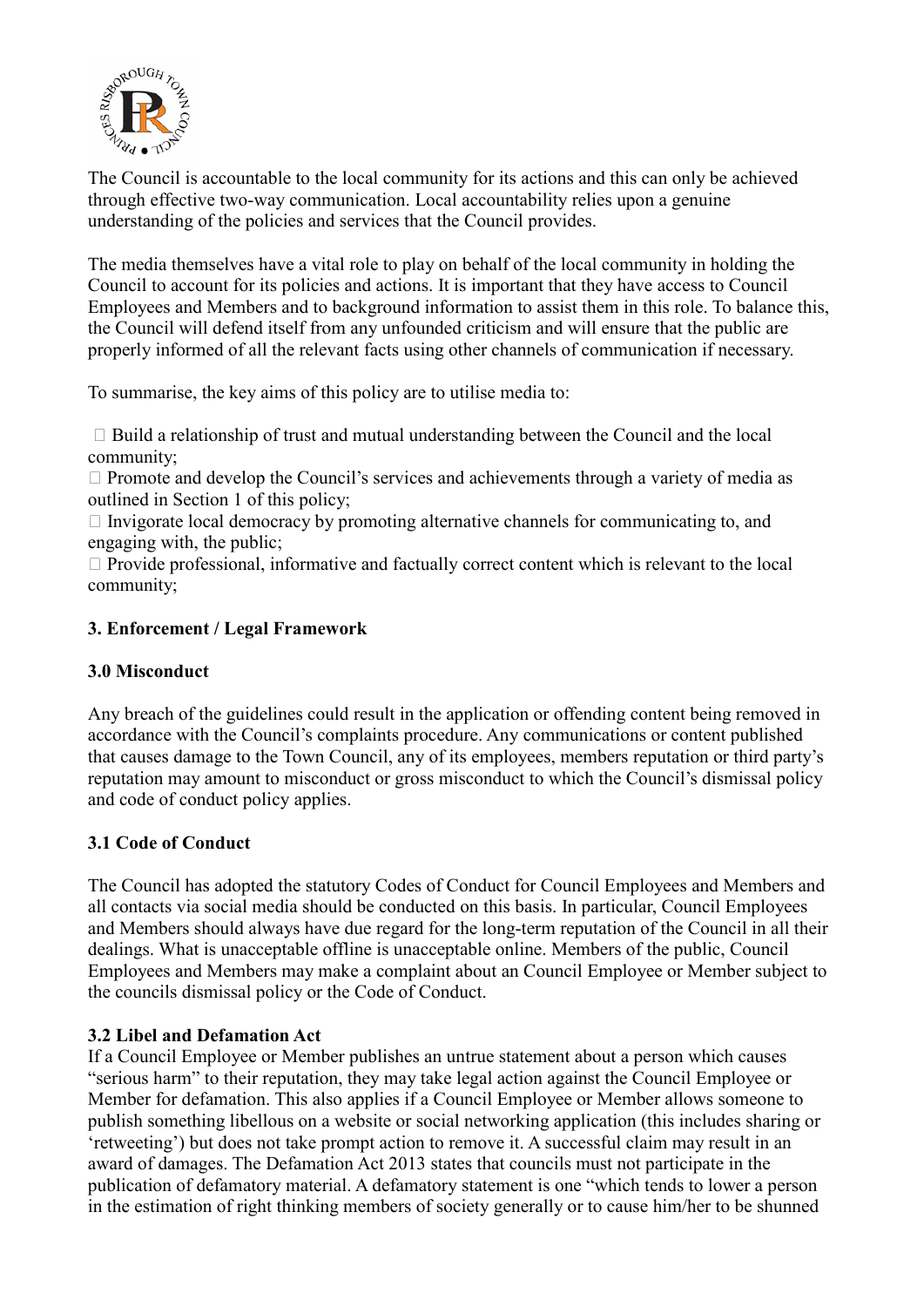

or avoided or to expose him/her to hatred, contempt or ridicule, or to convey an imputation on him disparaging or injurious to him/her in his office, profession, calling, trade or business

# **3.3 Copyright**

Using images or text from a copyrighted source without permission is likely to breach copyright. Always seek permission in advance and if there is any doubt, then avoid publishing.

## **3.4 Bias and pre-determination**

If a Member is involved in determining planning applications, it is best to avoid publishing anything which suggests they have already made up their mind on the matter. This could be challenged as predetermination and bias, which runs the risk of the decision being challenged or invalidated.

## **3.5 Confidentiality**

Confidential documents, papers and private correspondence should not be leaked to the media, or published on social networking applications. If such leaks do occur, an investigation will take place to establish who was responsible and appropriate action will be taken.

## **3.6 Obscene Material**

The publication of obscene material is a criminal offence and must be avoided.

# **3.7 Freedom of Information**

The Freedom of Information Act 2000 requires that local authorities produce a publication scheme specifying the information that the authority publishes or intends to publish. The publication scheme will be of direct relevance to the media by providing a clear picture of what is available when they are seeking information on behalf of the public. The Town Council's publication scheme can be viewed online at [www.princesrisboroughtowncouncil.gov.uk.](http://www.princesrisboroughtowncouncil.gov.uk./)

## **3.8 Sensitive Information**

The Council reserves the right to withhold certain sensitive information concerning commercial transactions, for example the purchase and sale of land and property. This applies to its own commercial interests and to the various parties involved in individual business transactions with the Council. So, for example, to protect a negotiating position, details of an offer made for the purchase of a property would not be revealed to the media. This area and other matters are guided by Schedule 12A of the Local Government Act 1972, the Data Protection Act 2018 and exemptions under the Freedom of Information Act 2000.

When the media wish to discuss an issue that is, or is likely to be, subject to legal proceedings then the Town Clerk should be consulted and if necessary legal advice will be taken before any response is made.

## **3.9 Personal Information**

There are a number of personal privacy issues for Officers and Members that must be handled carefully and sensitively. These include the release of personal information such as home address and telephone number (although Member contact details are in the public domain); disciplinary procedures and long-term sickness absences that are affecting service provision.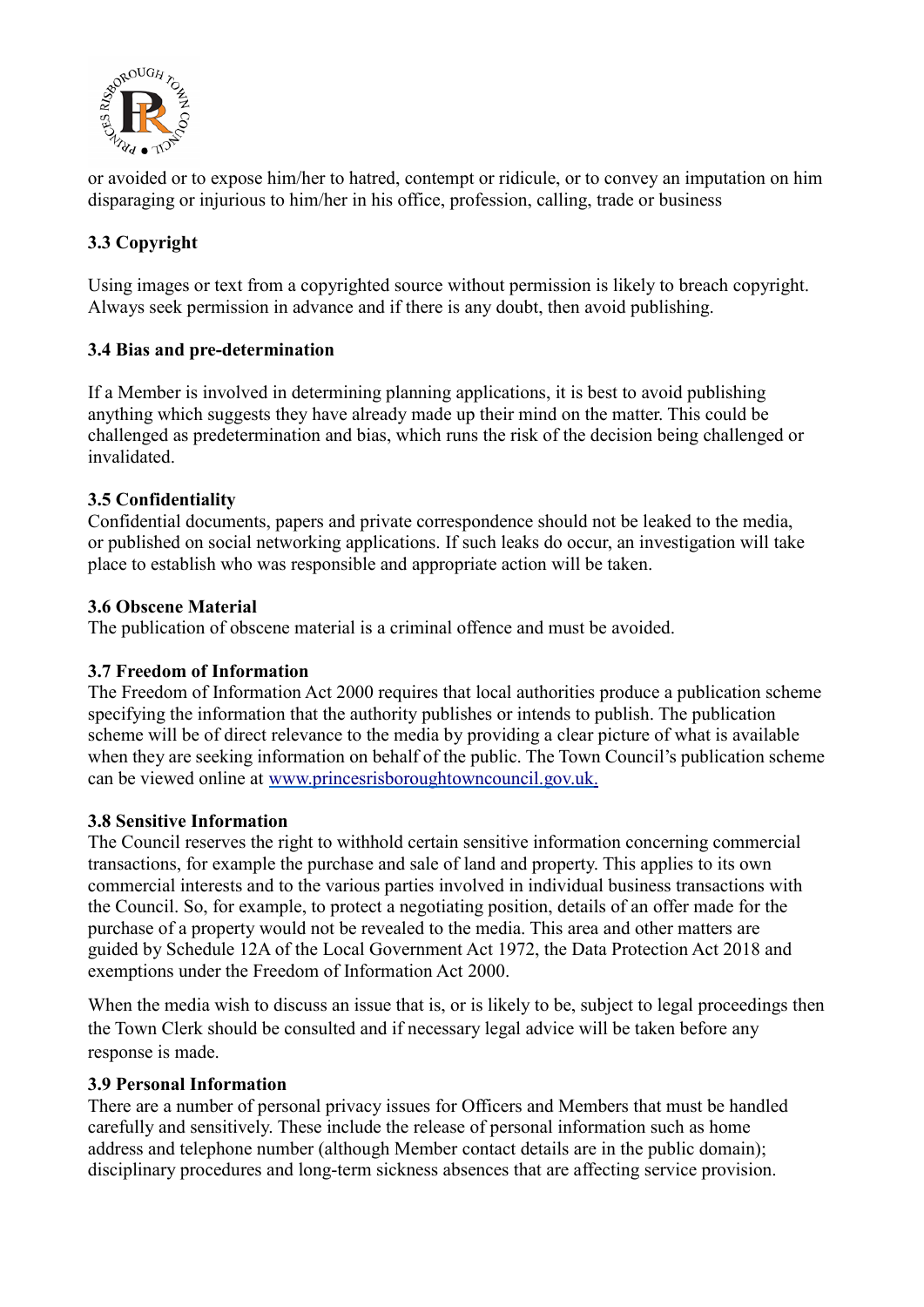

## **3.10 Data Protection**

Avoid publishing the personal data of individuals unless their express written permission is given.

#### **3.11 Safeguarding**

Avoid publishing anything that could cause safeguarding or vulnerability issues.

#### **4 Terms of Use / Management**

The following forms of use apply to all uses of social networking applications by all Council Employees and Members.

**4.1** New profiles, new groups or use of existing social media sites will only be created with the approval of the Public Relations Committee and access to all sites will be limited to Employees only .

**4.2** Any use of the Town Council's social networking accounts on personal devices by Council Employees and Members must be authorised by the Town Clerk.

**4.3** Use of existing social media sites or the creation of new profiles and groups will only be agreed if a clear business need and target audience can be proven, and sufficient resources are made available to maintain it and (where appropriate) respond to feedback generated by the service.

**4.4** Social networking applications:

a) must not be used to publish any content which may result in actions for defamation, discrimination, breaches of copyright, data protection or other claims for damages. This includes, but is not limited to, material of an illegal, sexual or offensive nature that may bring the Town Council into disrepute.

b) must not be used for party political purposes or specified campaigning purposes

c) must not be used for the promotion of personal financial interests, commercial ventures or personal campaigns

d) must not be used in an abusive or hateful manner

e) must not breach the Council's codes of conduct or other policies such as equal opportunities and bullying and harassment.

**4.5** It is important to ensure that members of the public and other users of online services know when a social networking application is being used for official Council purposes. To assist with this, all Council Representatives must:

a) only use @princesrisboroughtowncouncil.gov.uk email addresses for approved user accounts representing the Council;

b) publish appropriate feedback and complaints information in a prominent place which is easily accessible to users, and formally log all messages received on social media using the Council's compliments and complaints procedure where managing social networking applications;

d) identify themselves as such where appropriate on social networking applications, (for example, through additional information in user profiles);

e) ensure that any contributions they make are professional and uphold the reputation of the Council;

f) not promote or comment on political matters or issues that be regarded as such;

g) use a disclaimer such as "the postings on this site are my own and do not necessarily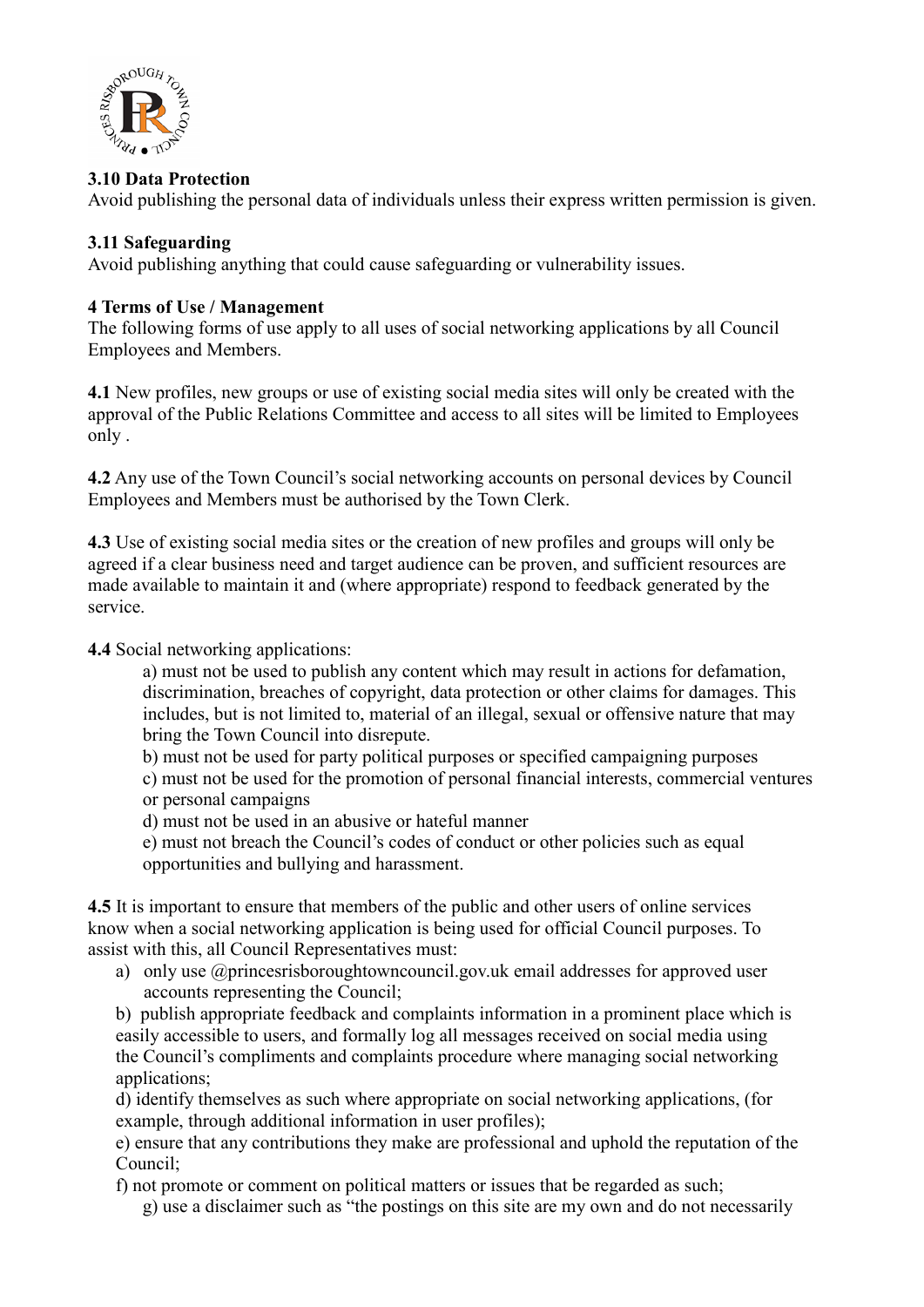

represent the Council's position, strategies or opinion", if publishing content online relevant to Council business in a personal capacity;

h) know and follow the Terms of Use of third-party social media sites (such as Facebook) when contributing to them;

i) comply with data protection, intellectual property and copyright laws;

k) not publish or report on confidential conversations or business;

l) monitor social media channels effectively to ensure that defamatory, abusive or derogatory comments are removed as soon as practically possible;

m) ensure a disclaimer is present on all sites which explain that comments made by the public are not those of the Council;

n) not download any software, shareware or freeware from any social media site, unless this has been approved and authorised by the Town Clerk.

 o) Images of children should not be used without written permission from a parent/guardian over the age of 18, using an official photography consent form (Appendix 1) except where this is not practicable in situations including but not limited to images of crowds at public events. Should a complaint be received by either guardian/parent or child, the image of the child will be removed or pixilated

p) No information should be published that is not already known to be in the public domain – ie. available on the Council's website, contained in minutes of meetings, stated in Council publicised policies and procedures.

q) Information that is published should be factual, fair, thorough and transparent.

r) Everyone must be mindful that information published in this way may stay in the public domain indefinitely, without the opportunity for retrieval/deletion.

s) Conversations or reports that are meant to be private or internal must not be published without permission.

t) Link back to the original source wherever possible.

u) Do not publish anything that would be regarded in the workplace as unacceptable.

v) Staff must remember that they will be seen as ambassadors for the Council, and should always act in a responsible and socially aware manner.

## **5. Responding to approaches from the media**

The media contact the Council for many different reasons, for example to follow up a story after receiving agendas or minutes; to ask for the Council position on a more general story affecting other authorities or organisations; to look for a local perspective on a national story. These approaches are usually made by phone or in person, perhaps following a committee meeting.

Approaches from all press, radio or TV stations or specialist press should be directed to the Town Clerk who will discuss the nature of the story and then contact the Chairman of the Town Council or designate representative asking them to respond.

To ensure that the balance of committee debate is not compromised, Members are encouraged not to speak to the media between the distribution of committee papers and the close of the meeting.

All Council Employees and Memebr should respond in a helpful manner to approaches from the media and with respect for their deadlines. Everyone in the media works to tight deadlines, but if necessary take five minutes to gather your thoughts and call back promptly. Always make it clear whether you are expressing your own opinions or those of the Council.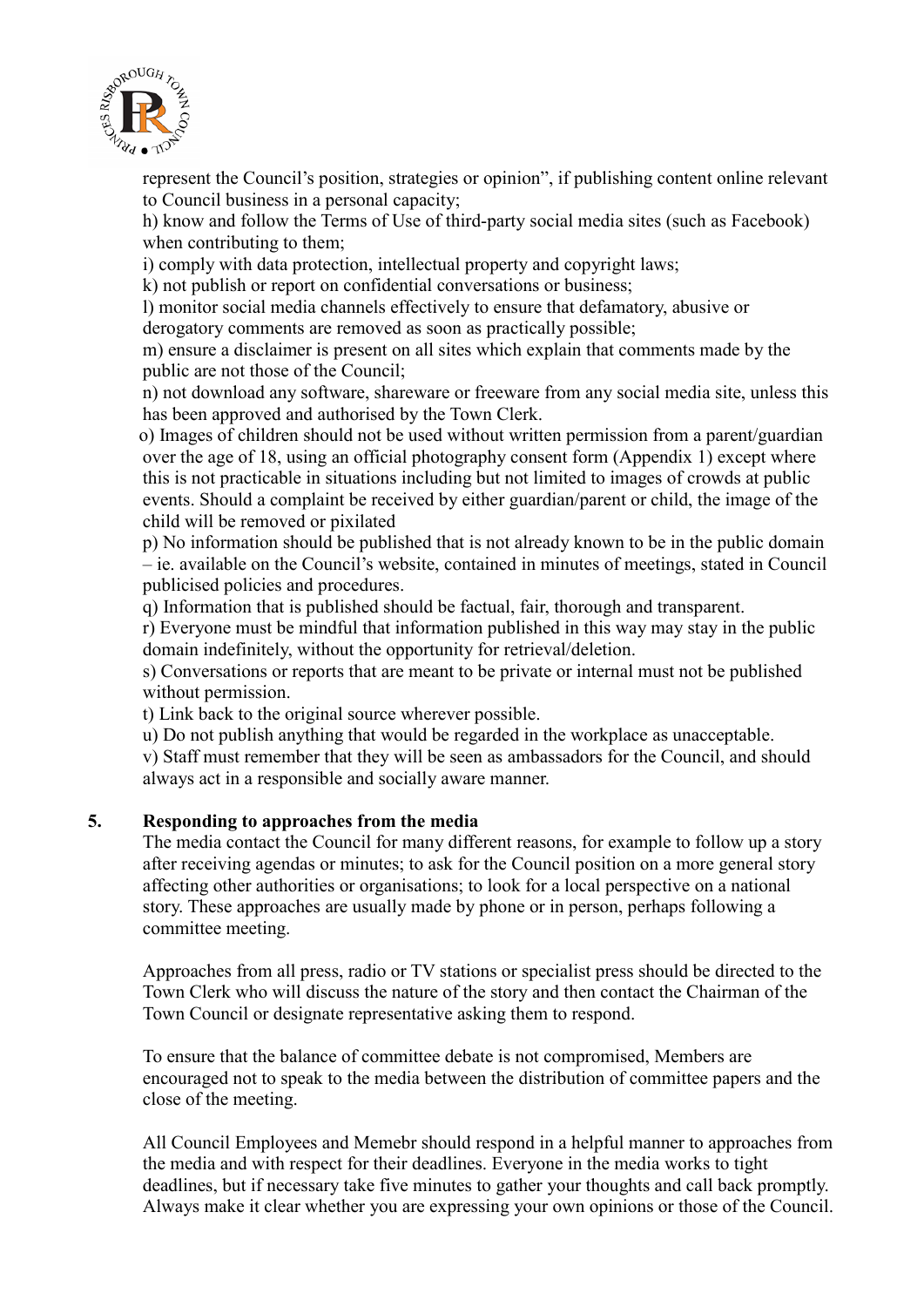

## **6. Press Releases**

The purpose of a press release is to make the media aware of a potential story, to provide important public information or to explain the Council's position on a particular issue. It is the responsibility of all Council Employees or Members to look for opportunities where the issuing of a news release may be beneficial. Any Council Employee or Member may draft a press release but it may only be issued when it notified to the Public Relations Committee members.

Press releases for partnership projects require particular care and it is important that the draft text is agreed by all relevant parties. The lead partner would normally issue the release but the particular role of Princes Risborough Town Council should be clearly stated.

## **7. Setting the record straight**

The media are at liberty to report stories using any angle they feel is appropriate and we can only hope to influence them through continuing our good working relationships. Limitations of time and space mean that you should expect serious editing of your quote or interview. Assume that anything you say to a journalist will be reported. There is no such thing as 'off the record.'

There may be occasions when you feel you have been misquoted or where important facts have not been accurately reported or where you feel the reporting has been particularly unfair. This can often be rectified using the 'corrections' column in a newspaper or, if the complaint is serious enough, by a short broadcast setting out the facts or apologising. This would normally be dealt with through discussions with the editor.

Where comments are made on social media, the policy is not to respond unless absolutely necessary.

In all cases where it is felt necessary to set the record straight advice should be taken from the Town Clerk before any action is taken.

## **8. Care during periods of heightened sensitivity**

The period just before local elections, when there are restrictions on local authority publicity and rules concerning media reporting of the election campaign, is traditionally known as the 'purdah' period. However, it is now more often referred to as the 'pre-election' period and is defined as beginning with the last date for publication of notice of the election.

During the period between the notice of an election and the election itself, local authorities should not publish any publicity on controversial issues or report views or proposals in such a way that identifies them with any individual Members or groups of Members. Publicity relating to individuals involved directly in the election should not be published by local authorities during this period unless expressly authorised by or under statute. It is permissible for local authorities to publish factual information which identifies the names, wards and parties of candidates at elections.

There are also other periods when users of Council social media should ensure that use of social media is considerate to the occasion. Examples could include (but not limited to) periods of national mourning, periods of national remembrance and occasions where a national or regional plan is put in place which the Council is obliged to follow, such as following the death of a senior member of the royal family.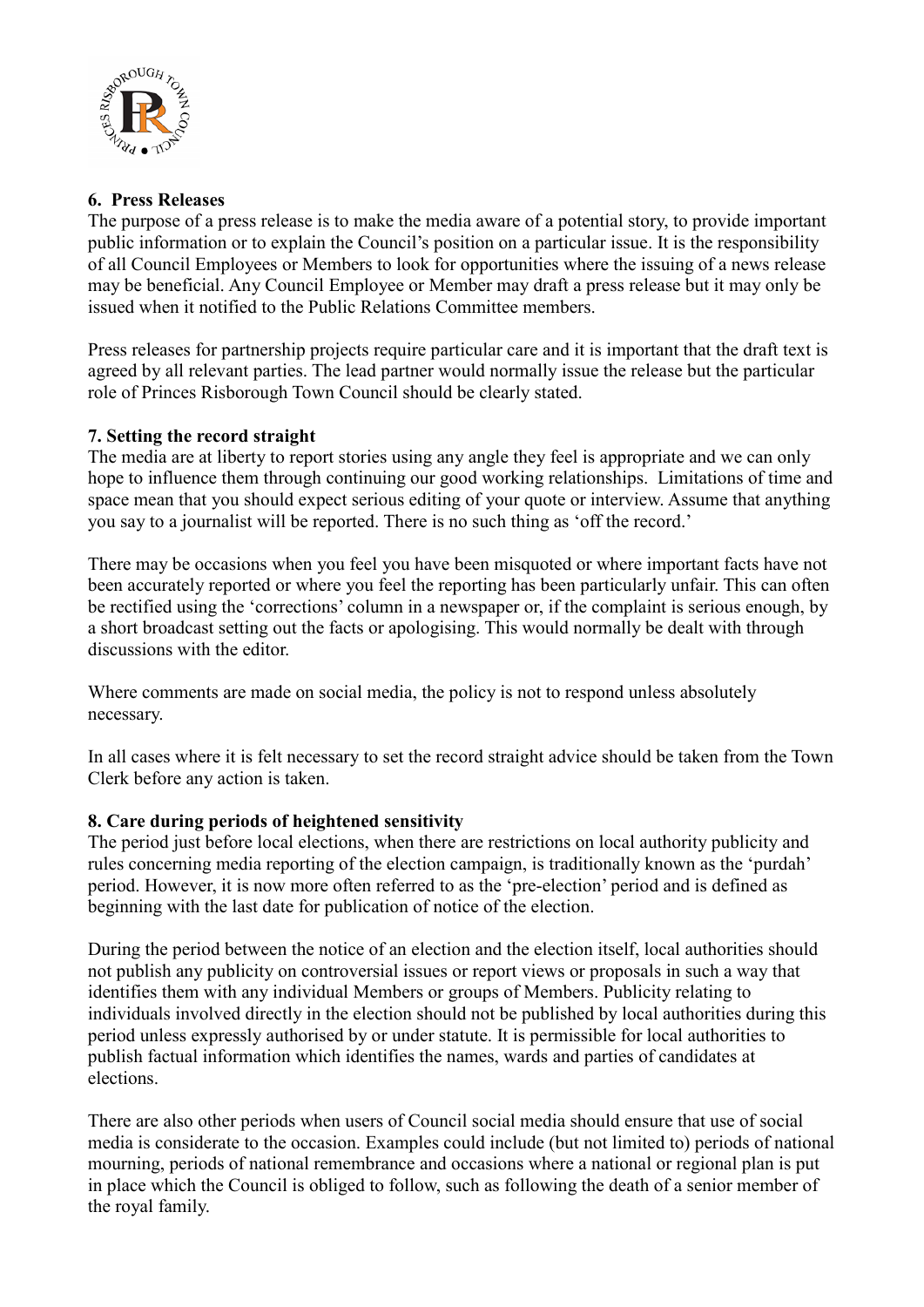

# **6. Advice and training**

All users of Town Council social media accounts should be made aware of the policy and how the policy impacts them.

In the event that advice is needed in relation to aspects of the policy users should contact the Town Clerk.